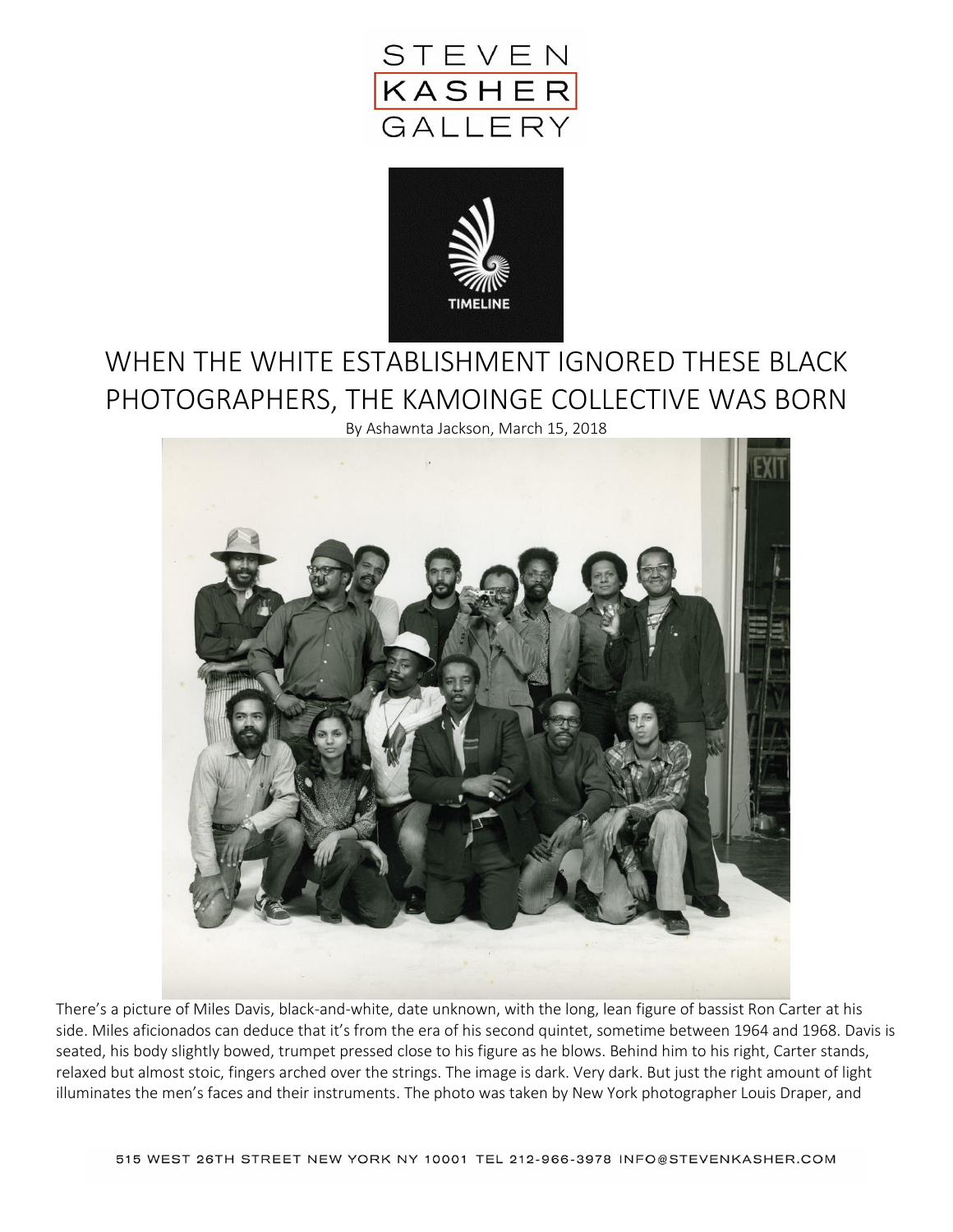

there is something about the way he's captured the moment, from the shaft of light gently illuminating Davis to Carter's quiet power — something that says Draper saw the men, really saw them, and wanted to us to see them, too.

It's easy to make great artists appear great, wrapped up as they are in our admiration. But what about everyone else? The photographers of Harlem's Kamoinge collective, which Draper co-founded, wanted to spotlight the beauty of black life, from the jazz giants to ordinary neighborhood residents. The members of the Kamoinge collective recognized that they would have to band together, not just in order to push one another artistically, but to earn their place in the larger photography world, which wasn't very interested in letting them in. The collective helped launch the careers of several prominent black photographers and challenged the way stories of black lives were being told, and who got to tell them.

he group was formed in 1963, in Harlem, when two black photography groups — Draper's Group 35, which included Herman Howard and Calvin Mercer, among others, and another local group, which included Herbert Randall and Shawn Walker — combined to create a larger collective. In all, this first iteration had 15 members. They named it Kamoinge, a word from the Kenyan Kikuyu language meaning "a group of people acting and working together." The collective's aim was to join forces to push one another, raise the quality of their work, and elevate every project they produced. "We saw ourselves as a group who were trying to nurture each other," Draper said in an interview with photography scholar Erina Duganne. "The magazines wouldn't support our work. So we wanted to encourage each other."

While each photographer's images reflected something about the person behind the camera, the work the collective made — and made public — was also a means to create nuanced documentation of black lives, politics, and arts. "Most of [us] were not able to break into the 'downtown white establishment' but felt its ramifications while seeing the images produced," founding member and Kamoinge historian Shawn Walker tells Timeline. "We were excited about being able to express ourselves and represent our view of our community visually and aesthetically."

The first order of business was for each of the collective's members to create a portfolio. One of them, Melvin Mills, worked in a print shop and was able accomplish the task for free. The portfolio images were tangible, visible proof of the members' work, so that "history could not say we did not exist," as the group writes on its website. They held rotating meetings at members' homes during the first two years, and in 1965 they rented the first floor of a brownstone in Harlem, which they called the Kamoinge Gallery. This space allowed them room to host workshops, critiques, and guest speakers and to add new members. The collective also began to publish their work in Harlem newspapers and other black publications. "We wanted to show a picture that did not emphasize the negativity that the white photographers clung to when shooting in our community," says Walker. "We could decide what images went into print."

The group's first director, Roy DeCarava, was instrumental in pushing the group forward. His powerful pre-Kamoinge work, which included The Sweet Flypaper of Life, a book-length collaboration between DeCarava and writer Langston Hughes chronicling life in Harlem, served as a model for what the future of black photography could look like. "He was our mentor, our leader, and our inspiration," Walker explains. "He helped us articulate our views as photographers and change agents and enabled us to present a different view of our community for our community."

In a 1972 photograph taken in Senegal by Ming Smith, Kamoinge's first female member, we see a woman walking, her dress billowing behind her. A tree curves ahead of her, simultaneously framing and mimicking her movement. There are only questions in this image. Who is she? Where is she going? But there is also something unquestioningly beautiful and graceful about the subject, something in the way she's climbing a slight hill, facing the wind yet perfectly straight, that gives her a sort of strength. She's not presented as a problem to be solved, or a national burden. She's just a woman, a